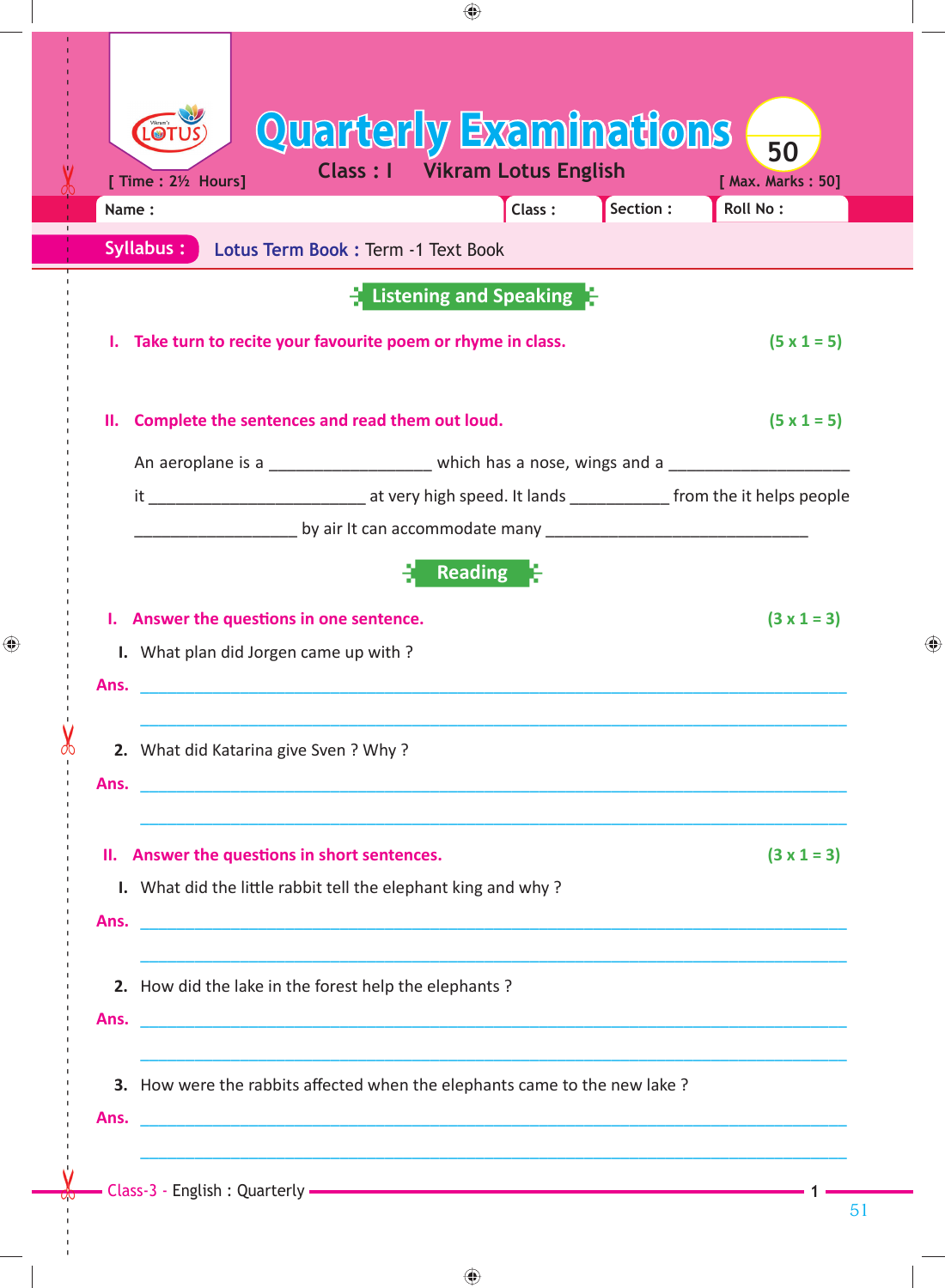| I. How did it become possible for a child to ring the bell?<br>Ans.<br>2. Why was king John worried about his people?<br><u> 2000 - 2000 - 2000 - 2000 - 2000 - 2000 - 2000 - 2000 - 2000 - 2000 - 2000 - 2000 - 2000 - 2000 - 2000 - 200</u><br>Ans.<br>IV. Answer the following questions. |                    |
|----------------------------------------------------------------------------------------------------------------------------------------------------------------------------------------------------------------------------------------------------------------------------------------------|--------------------|
|                                                                                                                                                                                                                                                                                              |                    |
|                                                                                                                                                                                                                                                                                              |                    |
|                                                                                                                                                                                                                                                                                              |                    |
|                                                                                                                                                                                                                                                                                              |                    |
|                                                                                                                                                                                                                                                                                              | $(3 \times 1 = 3)$ |
| I. How did their fascination with flying Emerge?                                                                                                                                                                                                                                             |                    |
| Ans.                                                                                                                                                                                                                                                                                         |                    |
| 2. What were the names of the brothers?                                                                                                                                                                                                                                                      |                    |
| <u> 2000 - 2000 - 2000 - 2000 - 2000 - 2000 - 2000 - 2000 - 2000 - 2000 - 2000 - 2000 - 2000 - 2000 - 2000 - 200</u><br>Ans.                                                                                                                                                                 |                    |
| 3. Describe how their gliders functioned.                                                                                                                                                                                                                                                    |                    |
| Ans.<br><u> 1980 - Jan Barbara, martxa al II-lea (h. 1980).</u><br>1900 - Johann Barbara, martxa al II-lea (h. 1900).                                                                                                                                                                        |                    |
|                                                                                                                                                                                                                                                                                              |                    |
| <b>Writing</b>                                                                                                                                                                                                                                                                               |                    |
| Look at the sentences given below and write a short using them.<br>ı.                                                                                                                                                                                                                        | $(5 \times 1 = 5)$ |
| A group of dogs chases a jackal. The jackal falls into a tub of dye becomes blue. All the other<br>jackals in the forest are scared of him. And then one rainy night                                                                                                                         |                    |
|                                                                                                                                                                                                                                                                                              |                    |
|                                                                                                                                                                                                                                                                                              |                    |
|                                                                                                                                                                                                                                                                                              |                    |

 $\bigoplus$ 

 $\bigoplus$ 

Rajan was a blind boy. Everyone loved him because ..........

 $\bigoplus$ 

 $-2-$ 

◈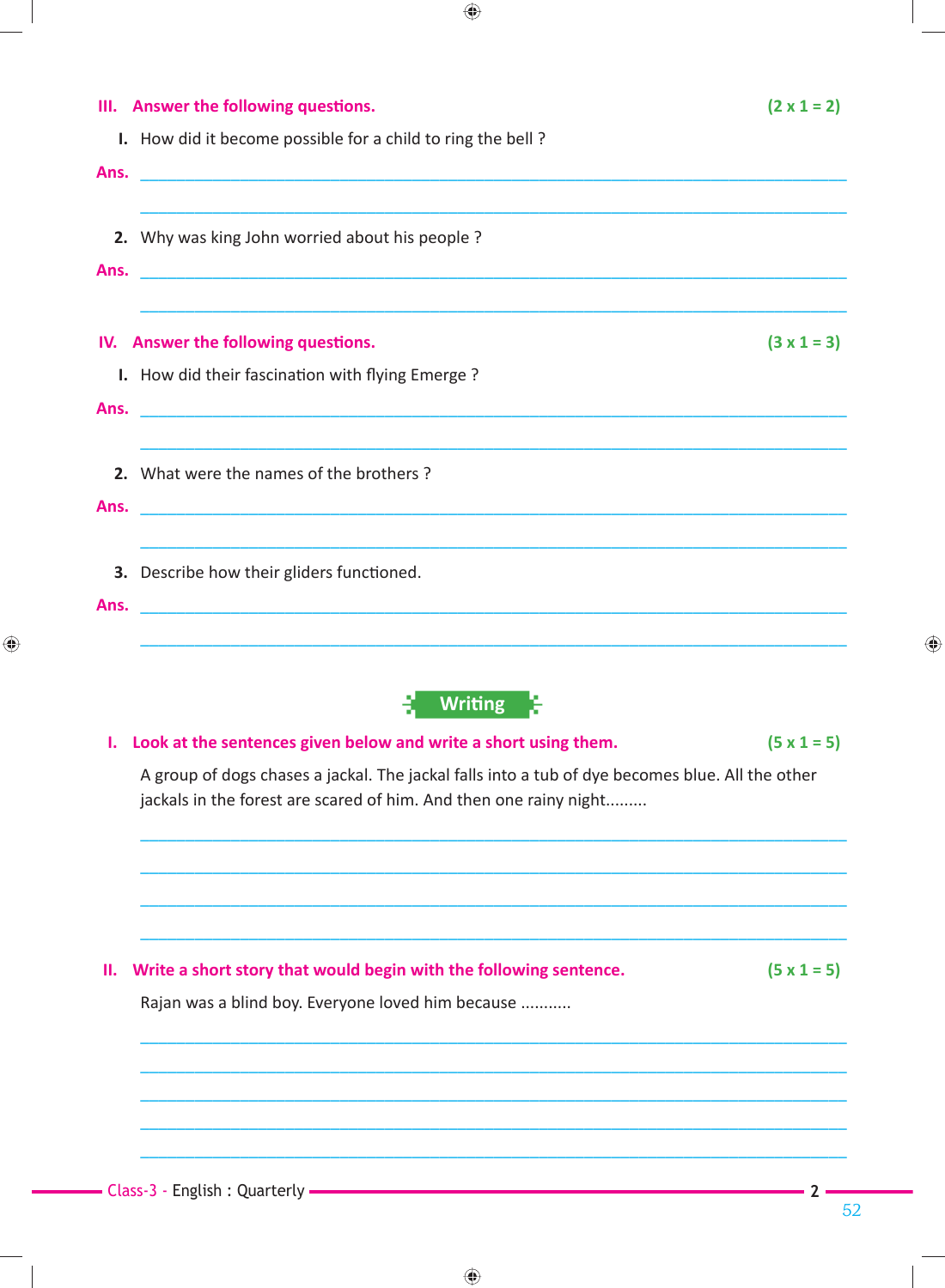

 $\bigoplus$ 

 $\bigoplus$ 

 $\bigoplus$ 

53

♠